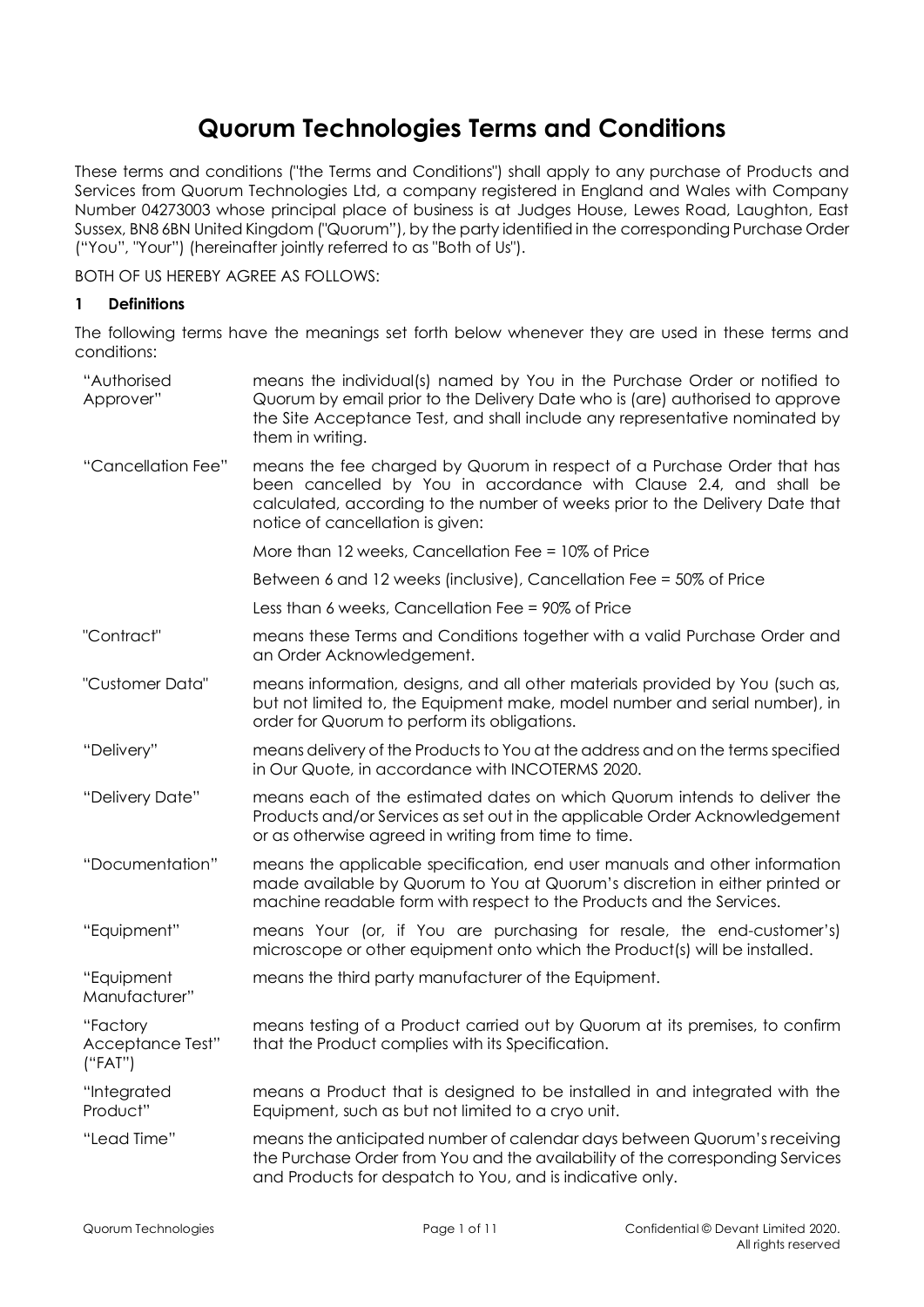| "Order<br>Acknowledgement"        | means Quorum's written acknowledgement of Your Purchase Order.                                                                                                                                                                                                                                                                                   |
|-----------------------------------|--------------------------------------------------------------------------------------------------------------------------------------------------------------------------------------------------------------------------------------------------------------------------------------------------------------------------------------------------|
| "Price"                           | means the fees to be paid by You to Quorum for the Products and the Services<br>as set out in the applicable Order Acknowledgement.                                                                                                                                                                                                              |
| "Price List"                      | means Quorum's then-current price list for the Products.                                                                                                                                                                                                                                                                                         |
| "Problem<br>Notification"         | means Your notification to Quorum of a Problem.                                                                                                                                                                                                                                                                                                  |
| "Problem"                         | means the failure of a Product to comply with a reasonable interpretation of its<br>Documentation.                                                                                                                                                                                                                                               |
| "Products"                        | means the products supplied by Quorum to You as set out in the applicable<br>Quote.                                                                                                                                                                                                                                                              |
| "Purchase Order"                  | means a written purchase order that has been raised by You, is consistent<br>with the corresponding Quote and acknowledged by Quorum and specifies:                                                                                                                                                                                              |
|                                   | a) that it is subject to these terms and conditions;                                                                                                                                                                                                                                                                                             |
|                                   | a description of any Products to be supplied, together with the<br>b)<br>applicable Price calculated in accordance with Quorum's then<br>current Quote; and                                                                                                                                                                                      |
|                                   | c) a description of any Services to be supplied, together with the<br>applicable Service Fee calculated in accordance with Quorum's<br>then current Quote.                                                                                                                                                                                       |
| "Quote"                           | means a written quote that specifies:                                                                                                                                                                                                                                                                                                            |
|                                   | that it is subject to these terms and conditions;<br>a)                                                                                                                                                                                                                                                                                          |
|                                   | a description of any Products to be supplied, together with the<br>b)<br>applicable Price;                                                                                                                                                                                                                                                       |
|                                   | c) a description of any Services to be supplied, together with the<br>applicable Service Fee;                                                                                                                                                                                                                                                    |
|                                   | the anticipated Delivery address and terms; and<br>d)                                                                                                                                                                                                                                                                                            |
|                                   | any assumptions and specific obligations for You that will apply to<br>e)<br>the Quote.                                                                                                                                                                                                                                                          |
| "Services"                        | means the consultancy, development, training and ad-hoc services provided<br>by Quorum as further set out in the applicable Quote.                                                                                                                                                                                                               |
| "Site"                            | means Your site at which the Products and shall be delivered and at which the<br>Equipment is located, and is set out in the applicable Quote.                                                                                                                                                                                                   |
| "Site Acceptance<br>Test" ("SAT") | means testing of a Product carried out by Quorum at Your premises, to<br>demonstrate to You that the Cryo Product installed in the Equipment by<br>Quorum complies with its Specification.                                                                                                                                                       |
| "Site Requirements"               | means the pre-requisites for the installation or servicing of the Products and/or<br>the delivery of the Services (as appropriate) as specified by Quorum to You in<br>writing, and includes the name(s) of Your Authorised Approver(s).                                                                                                         |
| "Specification"                   | means the document setting out the functional and technical specification<br>for the Services and the Products and, for Cryo Products, the relevant<br>technical details of the Equipment (including, but not limited to designs,<br>technical specifications and 3D CAD drawings), as incorporated in or<br>referenced by the applicable Quote. |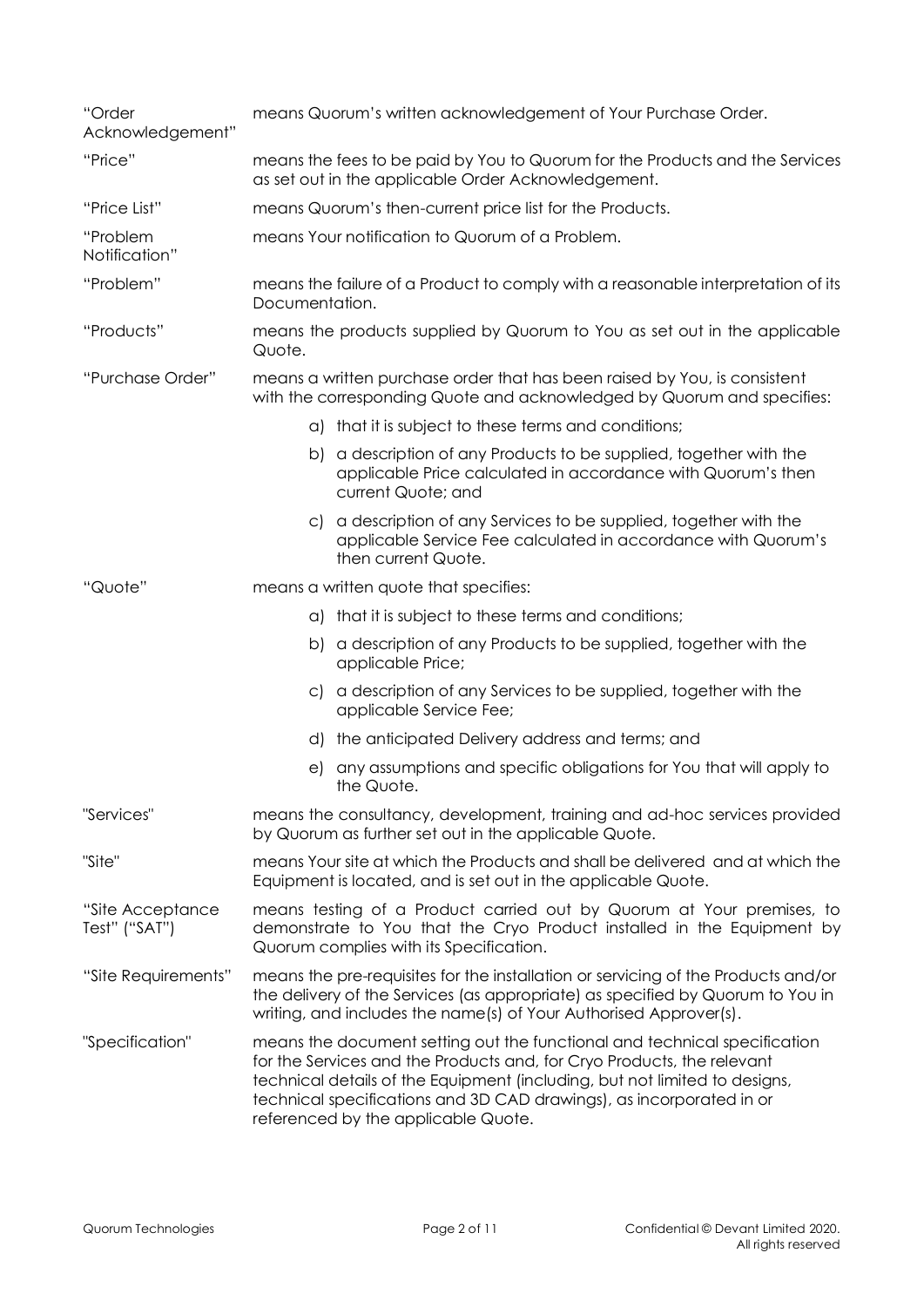# **2 Contract Formation**

- 2.1 Each Contract comprises a separate legally binding contract for the purchase and supply of Services and Products as set out in the applicable Quote, independent of all other Contracts that might exist between Quorum and You.
- 2.2 In preparing a Quote, Quorum shall be entitled to rely on the accuracy and completeness of the Customer Data provided by You in respect of the Product(s) You wish to purchase.
- 2.3 Once Your Purchase Order has been assessed, Quorum will provide You with an Order Acknowledgement, setting out the scheduled Delivery Date. While Quorum shall make reasonable endeavours to maintain the timescales quoted, meeting such timescales shall not constitute the essence of any Contract.
- <span id="page-2-0"></span>2.4 Any terms and conditions set out in any Purchase Order, order or other document supplied by You that are in addition to or at variance with the terms and conditions in these terms and conditions shall be void and of no effect unless Quorum expressly agrees otherwise in writing.
- <span id="page-2-4"></span>2.5 You agree that a binding Contract is created as soon as Quorum issues an Order Acknowledgement in respect of Your Purchase Order. You may not cancel any such binding Contract without Quorum's prior written consent, which may be granted or withheld at Quorum's sole discretion. Any such cancellation shall, in any event, be subject to Your payment of the corresponding Cancellation Fee.
- <span id="page-2-5"></span>2.6 If You are purchasing Products or Services for resale to a third party end-customer, You shall be solely responsible for ensuring that Your obligations under these Terms and Conditions are met, including any such obligations that You seek to pass on to Your end-customer.

## **3 Supply of Products and Services**

- 3.1 Quorum agrees to provide Products and Services as described in the Specification, subject to the terms of the relevant Contract.
- <span id="page-2-1"></span>3.2 Indicative Lead Times for standard Products and Integrated Products are set out in the Price List as a rough guide only.
- <span id="page-2-2"></span>3.3 If You are purchasing Integrated Products, You may either provide Quorum with the Equipment Specification, or You may request Quorum to obtain it directly from the Equipment Manufacturer, using Customer Data provided by You. You agree that Quorum may use such Customer Data for this purpose and that:
	- a) Quorum shall not be liable for any loss or damage arising from inaccuracies, errors or omissions in the Customer Data or the Equipment Specification;
	- b) the Lead Times shall automatically be extended by any delays in Your or the Equipment Manufacturer's provision of the Equipment Specification; and
	- c) Quorum shall be entitled to charge for, and You agree to pay, its reasonable costs and expenses incurred in the design or development of the Integrated Product as a result of delays, inaccuracies, errors or omissions in the Customer Data or the Equipment Specification.
- 3.4 You shall be responsible for ensuring that the Site Requirements are met in full prior to the scheduled Delivery Date. If You are purchasing Products or Services for resale to a third party end-customer, You shall be solely responsible for ensuring that such Site Requirements are met by Your endcustomer. In the event that Site Requirements are not met, and Quorum is unable to deliver the Products and/or Services as planned, You agree that Quorum may invoice You for its reasonable costs associated with the rescheduling of such delivery.
- <span id="page-2-3"></span>3.5 You may request additions or amendments to the Products and/or to the Services. Quorum may also give notice to You that a change in circumstances prompted by You constitutes a request for modification to the Products and/or to the Services even though no formal request for modification has been issued by You. In response to such requests, Quorum shall supply You with a written (to include by email) proposal including the specification for the additional or changed Products and/or to Services, price and approximate timescales for Delivery. Once You have accepted such proposal in writing (to include by email), it shall be attached to the relevant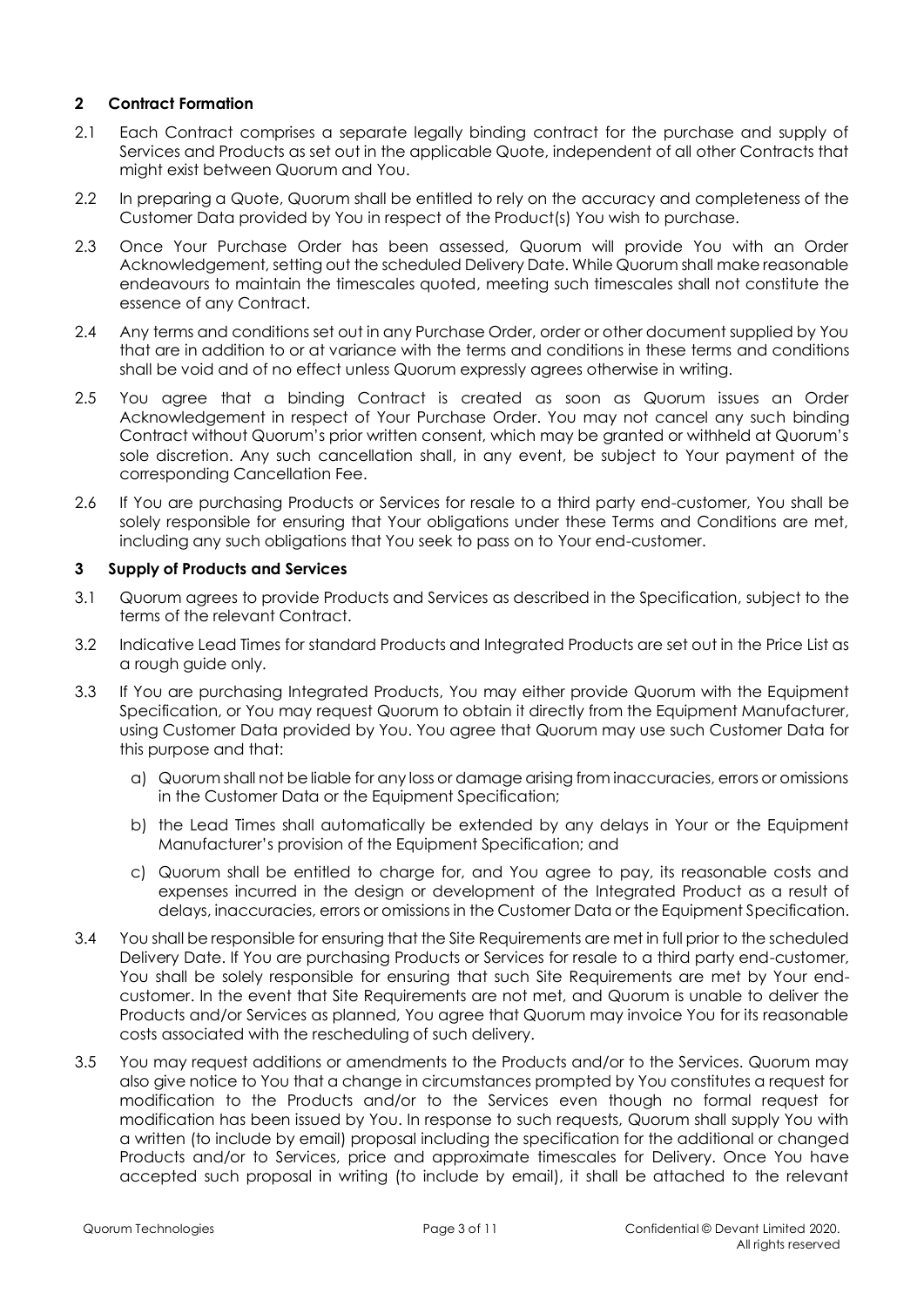Contract as an amendment to the applicable Quote, or as a new Purchase Order, and shall be delivered subject to the terms and conditions of the relevant Contract.

#### **4 Delivery, Risk and Title**

- 4.1 Quorum shall deliver the Services and Products to the Site in accordance with any agreed Specification.
- 4.2 You shall ensure that the Authorised Approver (or their nominated representative) is present at the Site to take delivery of the Services and/or Products, and to review the SAT as set out in clause [5](#page-4-0) on the Delivery Date.
- 4.3 Quorum may deliver the Services itself or by its subcontractors, providing always that Quorum shall be fully liable for the acts and omissions of its subcontractors in the performance of the Services.
- 4.4 If the Services include training, You shall be responsible for the provision of an appropriate venue, refreshments and reasonable facilities for such training.
- 4.5 In the event that You need to postpone the Delivery Date for Products or Services, You shall notify Us in writing as soon as You become aware of the need to postpone. We shall be entitled to invoice You for the Products or Services on the originally scheduled Delivery Date, not withstanding any such postponement. Provided You have given Quorum not less than 14 days notice of such postponement prior to the scheduled Delivery Date, You may postpone Delivery:
	- a) for up to 7 days at no additional cost; and
	- b) thereafter, at a cost of £50 per week for the safe storage of the Products, which We shall invoice upon Delivery; and
- 4.6 We may invoice You for Our unrecoverable travel costs already incurred in connection with the provision of postponed Services and/or Products as at the date of Your postponement, plus an amount equal to 25% of the Price for the Services to compensate Us for the costs associated with rescheduling Our engineering time.If You wish to postpone the delivery of Products or Services upon fewer than 14 days notice, You must request such postponement from Quorum in writing and Quorum may agree to such, in its sole discretion, subject to Your payment of its reasonable costs associated with such postponement and rescheduling.
- 4.7 In the event that Quorum is unable to deliver the Services on the scheduled date due to Your failure to meet Your obligations hereunder, the duration of the Services shall be extended by the amount of such delay and the Price shall be increased accordingly.
- 4.8 Quorum shall use reasonable endeavours to deliver the relevant Products and Services in accordance with the Lead Times set out in the relevant Quote or as soon as possible thereafter subject to Clauses [3.2](#page-2-1) and [3.3b\).](#page-2-2)
- 4.9 Risk in the Products shall pass to You upon Delivery. Title in the Products will pass to You on receipt of payment of all sums due to Quorum in respect of the Products.
- <span id="page-3-0"></span>4.10 Until title in the Products passes to You, You shall:
	- a) hold the Products as bailee for Quorum and take proper care of them, storing them in accordance with the instructions and separately so as to show clearly that they belong to Quorum;
	- b) not sell or part with possession of the Products other than in the normal course of business, and keep the Products free from any mortgage, charge, lien or other encumbrance; and
	- c) not remove, alter, obscure, or otherwise interfere with any identifying marks, labels or storage instructions placed on the Products or their packaging by Quorum; and
	- d) keep the Products insured at Your expense with an insurer of good repute against all insurable risks including (but not limited to) loss or damage by fire or theft for an amount not less than the applicable price as set out in the corresponding Purchase Order.
- <span id="page-3-1"></span>4.11 Before title has passed to You and without prejudice to any of Quorum's other rights, Quorum may repossess and/or sell some or all of the Products at any time and Quorum or Quorum's agents may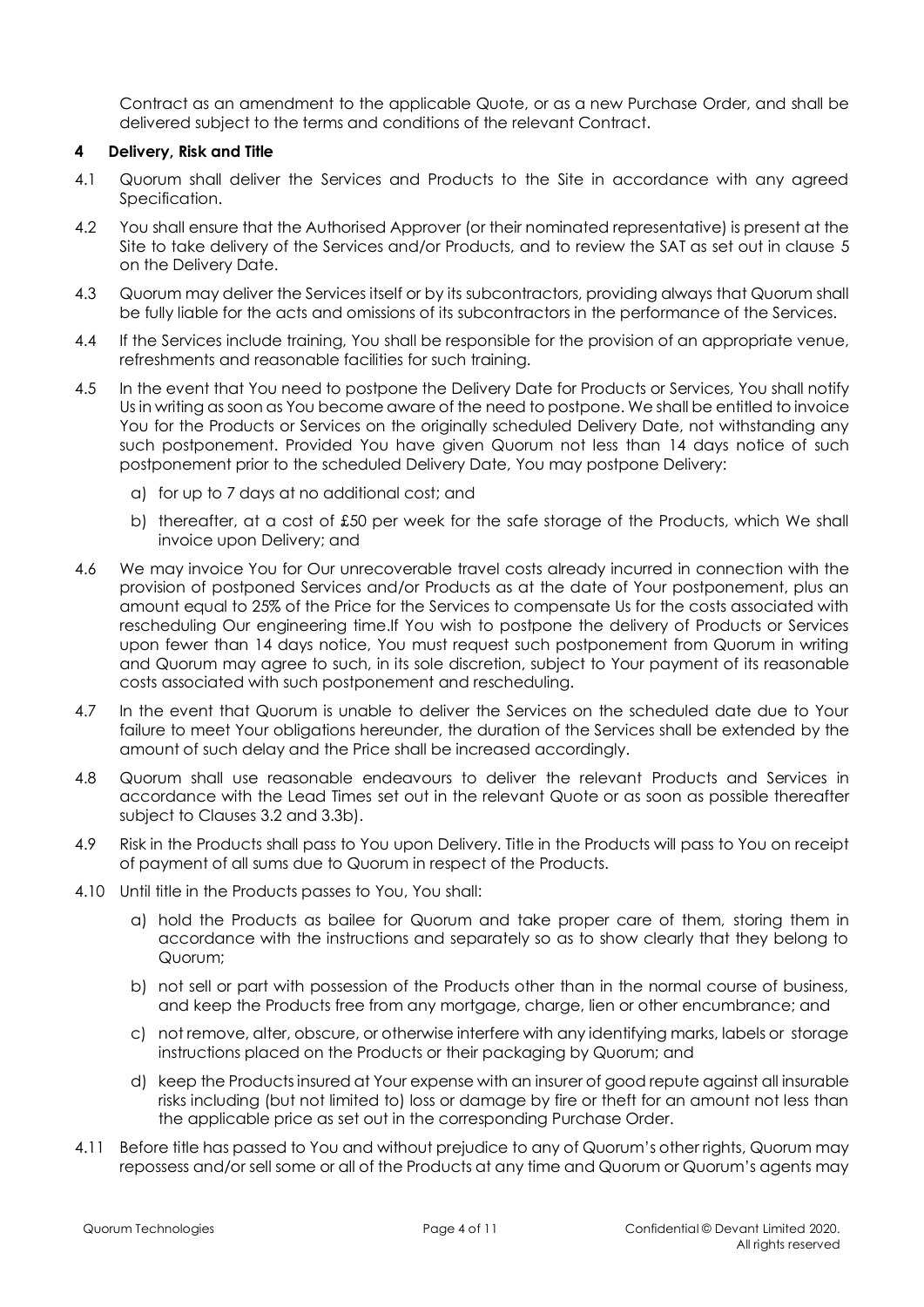enter Your premises (with or without vehicles), or Your vehicles, for that purpose. This right and licence shall continue after and despite the termination for any reason of the relevant Contract.

# <span id="page-4-0"></span>**5 Acceptance**

- 5.1 Prior to shipping any Product to You, Quorum shall carry out the Factory Acceptance Tests and You may attend Quorum's premises to witness such FAT. Quorum shall provide You with the documented results of such FAT.
- 5.2 Your Authorised Approver shall sign Quorum's Acceptance Certificate to confirm the satisfactory completion of the SAT, prior to the departure of the Quorum engineer from the Site. For the avoidance of doubt, if the Product is demonstrated to comply with its Specification but does not meet a specific requirement that is not incorporated in or referenced by the Specification, You shall not be entitled to refuse to sign the Acceptance Certificate. Any such additional requirements may be addressed through a request for change in accordance with clause [3.5.](#page-2-3)
- 5.3 If Quorum has attended Site to deliver Services only, You may (and are encouraged to) review the Services prior to the departure of the Quorum engineer from the Site to satisfy Yourself that the Services have been delivered in accordance with the Contract. You acknowledge that if You subsequently identify an issue with the Services that requires resolution under warranty, You shall be liable for Quorum's travel expenses incurred in visiting the Site to resolve the issue, as set out in claus[e 10.5.](#page-6-0)

## **6 Integrated Products**

- <span id="page-4-1"></span>6.1 You hereby warrant that You are authorised by the Equipment Manufacturer to provide Quorum with the Equipment Specification and to permit Quorum to design and implement the Integrated Products. Quorum shall have no liability to You for any loss or damage arising from Your failure to seek or obtain such authorisation.
- 6.2 For Integrated Products that have been installed in the Equipment by Quorum, You may request a Site Acceptance Test to verify Quorum's proper installation of the Integrated Product in the Equipment. You agree that:
	- a) the normal operation of the Equipment may be affected by the installation and/or use of an Integrated Product;
	- b) a certain degree of performance degradation is unavoidable when Equipment is used with Integrated Products, and degradation within normal parameters shall not be sufficient cause for SAT to fail; and
	- c) subject to Quorum's compliance with the reasonable technical instructions of the Equipment Manufacturer, Quorum shall not be liable for damage to the Equipment resulting from the installation or use of the Integrated Product.

#### **7 Your Cooperation**

- 7.1 You shall provide co-operation and support to Quorum in Quorum's efforts to deliver the Products and the Services. Such co-operation and support shall include, but not be limited to:
	- a) Ensuring that the Site Requirements are met by You, or the end-customer, prior to delivery of any Products and/or Services;
	- b) a reasonable level of responsiveness to Quorum's requirements and communications;
	- c) the timely transmittal and release of appropriate and accurate documentation and information;
	- d) the prompt review and analysis of the work performed;
	- e) the making available of facilities when and to the extent as is reasonably requested by Quorum; and
	- f) the making available of competent personnel to assist Quorum when and to the extent as is reasonably requested.
- 7.2 You agree that if You do not perform Your obligations under a Contract, Quorum shall not be considered in default to the extent that it is delayed in meeting its obligations as a result of such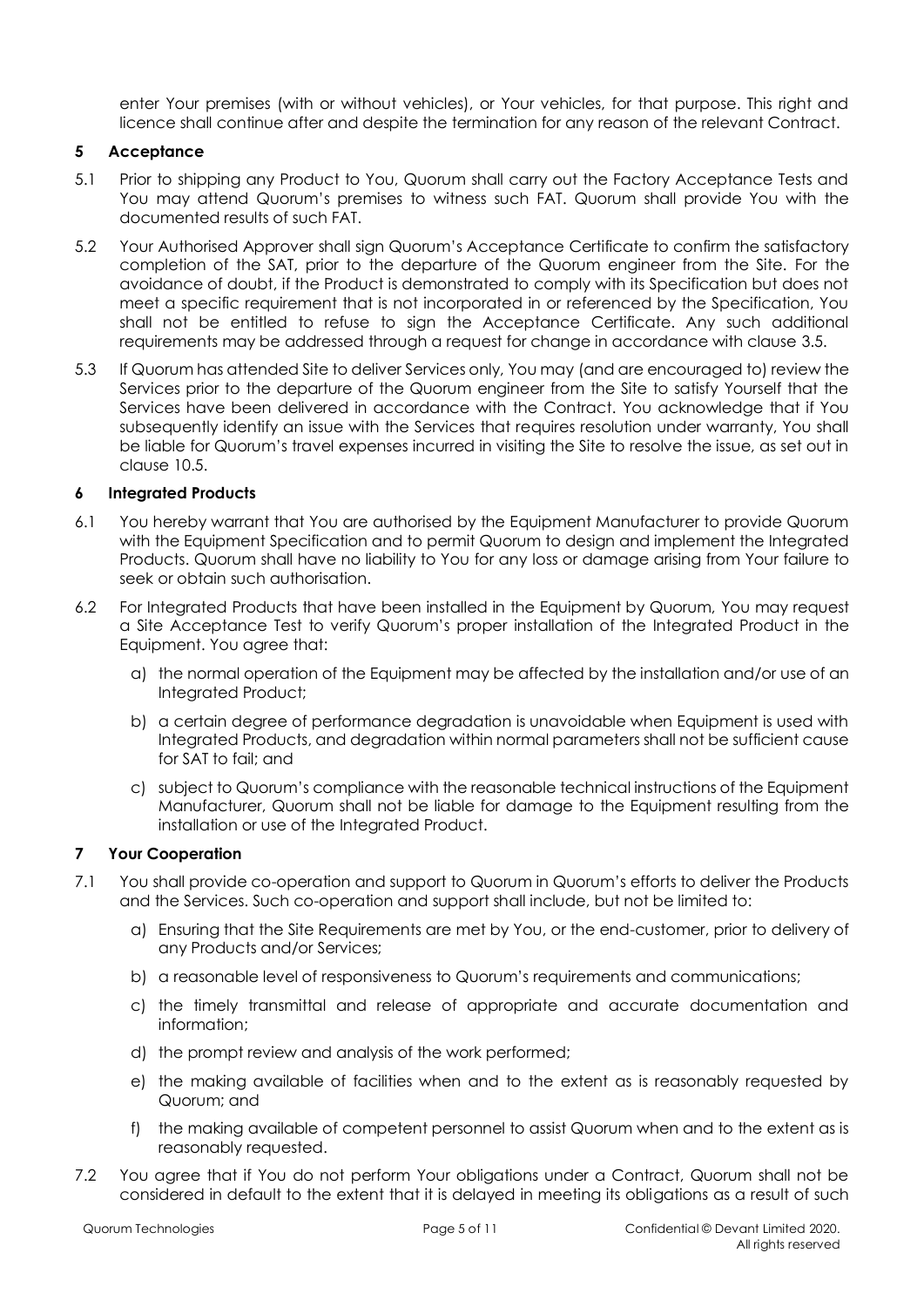failure, and You shall remain fully obligated to pay Quorum as provided in the relevant Contract as though no delay had occurred.

#### **8 Personnel**

- 8.1 In the event that either party visits the premises of the other (the "Host"), the visiting party (the "Guest") shall be advised of all rules, regulations and practices they should comply with whilst on the Host's premises. The Guest's staff, agents and sub-contractors shall comply with such rules and regulations whenever they are on the Host's premises. The Host shall take reasonable precautions to ensure the health and safety of the Guest's staff, agents and sub-contractors whilst they are on its premises.
- <span id="page-5-4"></span>8.2 Without in any way restricting the right of an employee freely to accept employment and change employment, if either party (the "Hiring Party") induces the other party's employee engaged in the performance of the relevant Contract to enter its service at any time during the term of the relevant Contract or during a period of six months thereafter, then the Hiring Party shall pay to the other party an amount being equivalent to twenty-five percent (25%) of the employee's net annual salary, such sum being a genuine pre-estimate of the cost of the disruption that such inducement would cause to the efficient conduct of the affected party's business.

## <span id="page-5-5"></span>**9 Payment & Taxes**

- 9.1 Quorum may invoice You for the Price on or after Delivery unless otherwise specified in the applicable Quote.
- 9.2 Quorum may invoice You for its reasonable expenses incurred directly in the performance of the Services, as approved by You in writing (to include by email), monthly in arrears.
- 9.3 Unless otherwise specified in the Quote, You shall pay each of Quorum's valid invoices within thirty (30) days of the date on the invoice.
- 9.4 You shall be liable for any national, European Union, value added, sales, excise, state, local, withholding or other taxes or customs duties applicable.
- 9.5 You shall pay debt collection fees and interest charges on any undisputed sum that is overdue in accordance with the Late Payment of Commercial Debts (Interest) Act (1998) (as amended). You shall notify Quorum in writing within ten (10) days of receipt of an invoice that the invoice is in dispute.
- 9.6 Quorum may increase the Prices from time to time, such increase to be notified to You in writing at least thirty (30) days prior to the next anniversary of the Effective Date after the giving of such notice, and to apply to all Products and Services delivered after such anniversary.
- 9.7 If payment of the Price or any part thereof is overdue, then unless You have notified Quorum in writing that such payment is in dispute within ten (10) days of the receipt of the corresponding invoice Quorum may at its option:
	- a) suspend provision of the Services and/or Delivery of the Products until the corresponding overdue fees are paid in full; or
	- b) treat such as a material breach and terminate the relevant Contract in accordance with Clause [12.2](#page-7-0) (a).

#### <span id="page-5-1"></span>**10 Warranty and Warranty Remedies**

- <span id="page-5-2"></span>10.1 Quorum hereby warrants that the Services will be carried out with reasonable skill and care by personnel whose qualifications and experience will be appropriate for the tasks to which they are allocated.
- <span id="page-5-3"></span>10.2 Subject to the provisions of Clause [10.3,](#page-5-0) Quorum hereby warrants that for a period of twelve (12) months from Delivery, the Products will be free of defects in materials and workmanship and will comply with their Specification.
- <span id="page-5-0"></span>10.3 Quorum shall have no liability for defects arising from: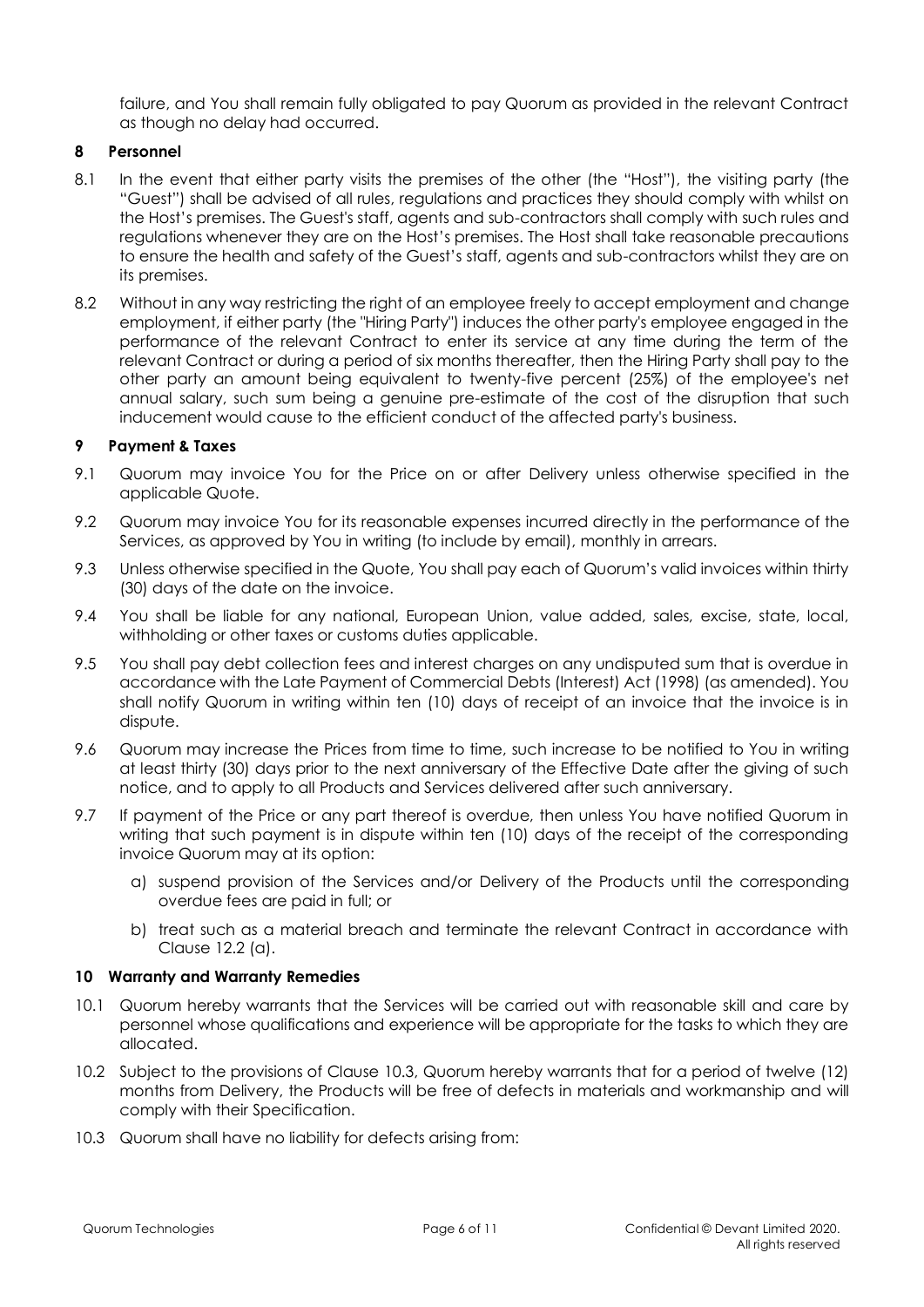- a) the installation of any Integrated Product by You or by any third party who is neither employed by Quorum, nor expressly approved by Quorum in writing as having a valid training certificate; or
- b) storage or operation of any Product outside its normal operating parameters (as set out in its Specification or in the User Manual); or
- c) failure or malfunction of the Equipment or any third party product used in conjunction with the Product such as, but not limited to, vacuum pumps.
- 10.4 The warranties set out in this Clause [10](#page-5-1) are the only warranties that apply to the Products and Services. Quorum hereby excludes all other conditions, warranties, representations or other terms that might otherwise be implied or incorporated into the relevant Contract by law, such as (but not limited to) those of satisfactory quality, fitness for a particular or any purpose or ability to achieve any particular result.
- <span id="page-6-0"></span>10.5 You hereby agree that Your sole remedy in respect of any non-conformance with any warranty in Clause [10.1](#page-5-2) is that Quorum will remedy such non-conformance (either by itself or through a third party). Quorum will be liable for the cost of parts and labour required to remedy such nonconformance, and You will pay Quorum's reasonable travel and subsistence costs directly and necessarily incurred in so doing. If, in Quorum's reasonable opinion, it is unable to remedy the nonconformance Quorum will refund the corresponding portion of the Price. In order to benefit from the remedies set out in this Clause [10.5,](#page-6-0) You must bring any claim under the warranty in Clause [10.1](#page-5-2) within 30 days of Quorum's provision of the Services in question.
- <span id="page-6-1"></span>10.6 You hereby agree that Your sole remedy in respect of any non-conformance with the warranty in Clause [10.2](#page-5-3) is that You shall return any defective Products to Quorum at Your cost and Quorum shall procure the repair or replacement of any defective Products, and their return to You. At Your request, Quorum may visit the Site to examine and repair or replace a non-conforming Product. You will pay Quorum's reasonable travel and subsistence costs directly and necessarily incurred in attending the Site for this purpose. The repaired or replacement Products may be new or used but shall in any event be covered by the warranty in Clause [10.2](#page-5-3) for the remainder of the warranty period applicable to the original Product or for thirty (30) days, whichever is the longer.
- 10.7 If Quorum is unable to identify or reproduce any fault in the Product, it shall be returned to You with 'no fault found' and You will be liable for all costs associated with the testing and return of the Product. If this occurs when You have requested Quorum's presence at the Site in accordance with Clause [10.6,](#page-6-1) You will also be liable for the time spent by Quorum's engineer in attending You at the Site, including travel time, at Quorum's then-current rates.
- 10.8 You must promptly notify Quorum in writing of any breach of the above warranties in order to benefit from the remedies stated above. You shall provide all information reasonably requested by Quorum to assist it in resolving such breach.
- 10.9 In the event of damaged or faulty Products that are no longer covered by their warranty, or issues covered by the exclusions in Clause [10.3,](#page-5-0) You may request repairs or replacement Products. Quorum shall use its reasonable endeavours to offer You such repairs or replacement at Quorum's then-current price provided such repairs or replacement are then available to it.

# <span id="page-6-4"></span>**11 Limitation of Liability**

- <span id="page-6-2"></span>11.1 Nothing in any Contract shall exclude or limit Quorum's liability for (i) fraud or other criminal act, (ii) personal injury or death caused by the negligence of Quorum's employees in connection with the performance of their duties hereunder or by defects in any Specification, Services or Products, or (iii) any other liability that cannot be excluded by law.
- <span id="page-6-3"></span>11.2 Subject to Clause [11.1,](#page-6-2) in no event will Quorum be liable for any damages resulting from: (i) loss of, damage to or corruption of data, (ii) loss of use, (iii) lost profits, (iv) loss of revenue, (v) loss of reputation or (vi) any indirect or consequential loss. Such liability is excluded whether such damages were reasonably foreseeable or actually foreseen.
- 11.3 Except as provided in Clause [11.1](#page-6-2) and in Clause [11.2](#page-6-3), Quorum's maximum aggregate liability to You for any cause whatsoever shall be for direct costs and damages only and will be limited to a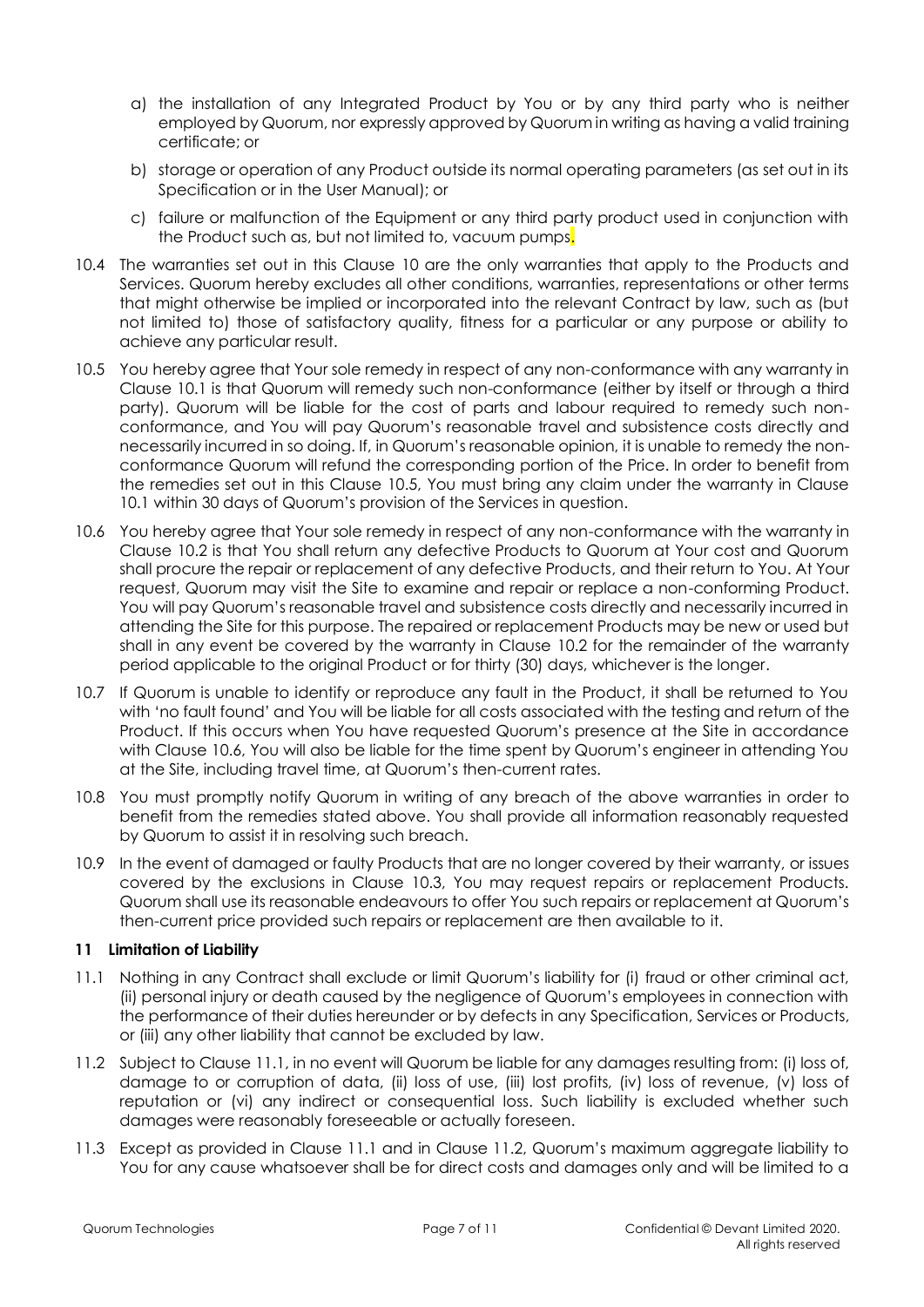sum equivalent to 125% of the aggregate of the Price paid and payable by You under the Contract that is the subject of Your claim.

- 11.4 Quorum hereby excludes, to the fullest extent permitted by law, all liability that it has not expressly accepted in the relevant Contract. The limitations and exclusions set out in Clause [11](#page-6-4) will apply regardless of the form of action, whether under statute, in contract, tort (including negligence) or any other form of action.
- 11.5 No action, regardless of form, arising out of transactions occurring under or contemplated under a Contract may be brought by either party more than two (2) years after the cause of action has accrued.
- 11.6 Save as provided in Clause [11.7,](#page-7-1) You shall have no remedy in respect of any representation (whether written or oral) made to You upon which You relied in entering into a Contract ("Misrepresentation") and Quorum shall have no liability to You other than pursuant to the express terms of the relevant Contract.
- <span id="page-7-1"></span>11.7 Nothing in these terms and conditions shall exclude or limit Quorum's liability for any Misrepresentation made by Quorum fraudulently.

## **12 Duration & Termination**

- 12.1 Each Contract shall become effective on the date of Quorum's Order Acknowledgement and shall continue until each party has fulfilled all of its obligations thereunder, unless terminated earlier in accordance with the provisions of Clause [12.2.](#page-7-0)
- <span id="page-7-0"></span>12.2 Either party (the "Initiating Party") may forthwith terminate any Contract at any time upon giving written notice to the other party, if the other party:
	- a) commits any material breach of any term of the relevant Contract that is not reasonably capable of remedy or, if it commits a breach which is reasonably capable of remedy, fails to remedy such breach to the reasonable satisfaction of the Initiating Party within thirty (30) days of a written request to do so; or
	- b) has a receiver or administrative receiver appointed over it or any of its undertaking or assets, or shall pass a resolution for winding up (otherwise than for the purpose of a bona fide scheme of solvent amalgamation or reconstruction where the resulting entity shall assume all of the liabilities of it), or a court of competent jurisdiction shall make an order to that effect, or if it shall become subject to an administration order, or shall enter into any voluntary arrangement with its creditors, or shall cease or threaten to cease to carry on its business, or if any substantially similar event shall take place under the laws of another jurisdiction.
- <span id="page-7-3"></span>12.3 The expiry of these terms and conditions or the termination thereof for whatever reasons shall be without prejudice to any other rights or remedies a party may be entitled to under law and shall not affect the respective rights and liabilities of the parties accrued prior to such termination.

## <span id="page-7-2"></span>**13 Intellectual Property**

- 13.1 Quorum is the owner or licensee of any and all patents, copyright, trade secrets, trademarks and any other intellectual property rights that subsist in the Products. For the avoidance of doubt, title and all intellectual property rights to any design, new software, new protocol, new interface, enhancement, update, derivative works, revised screen text or any other items that Quorum creates for You shall remain vested in Quorum or its licensors. Any rights not expressly granted herein are reserved to Quorum.
- 13.2 You are the owner or licensee of any and all patents, copyright, trade secrets, trademarks and any other intellectual property rights that subsist in the Customer Data. Title to the Customer Data and media shall remain vested in You or Your licensors. You hereby grant Quorum an irrevocable, royalty free, world-wide licence to use the Customer Data for the purpose of providing the Products and the Services, and for fulfilling its obligations under the Contract.
- 13.3 Subject to the provisions of this Clause [13,](#page-7-2) Quorum shall defend at its own expense any claim brought against You alleging that the normal use or possession of a Product infringes a patent, copyright, or mask work belonging to a third party in the United States of America or European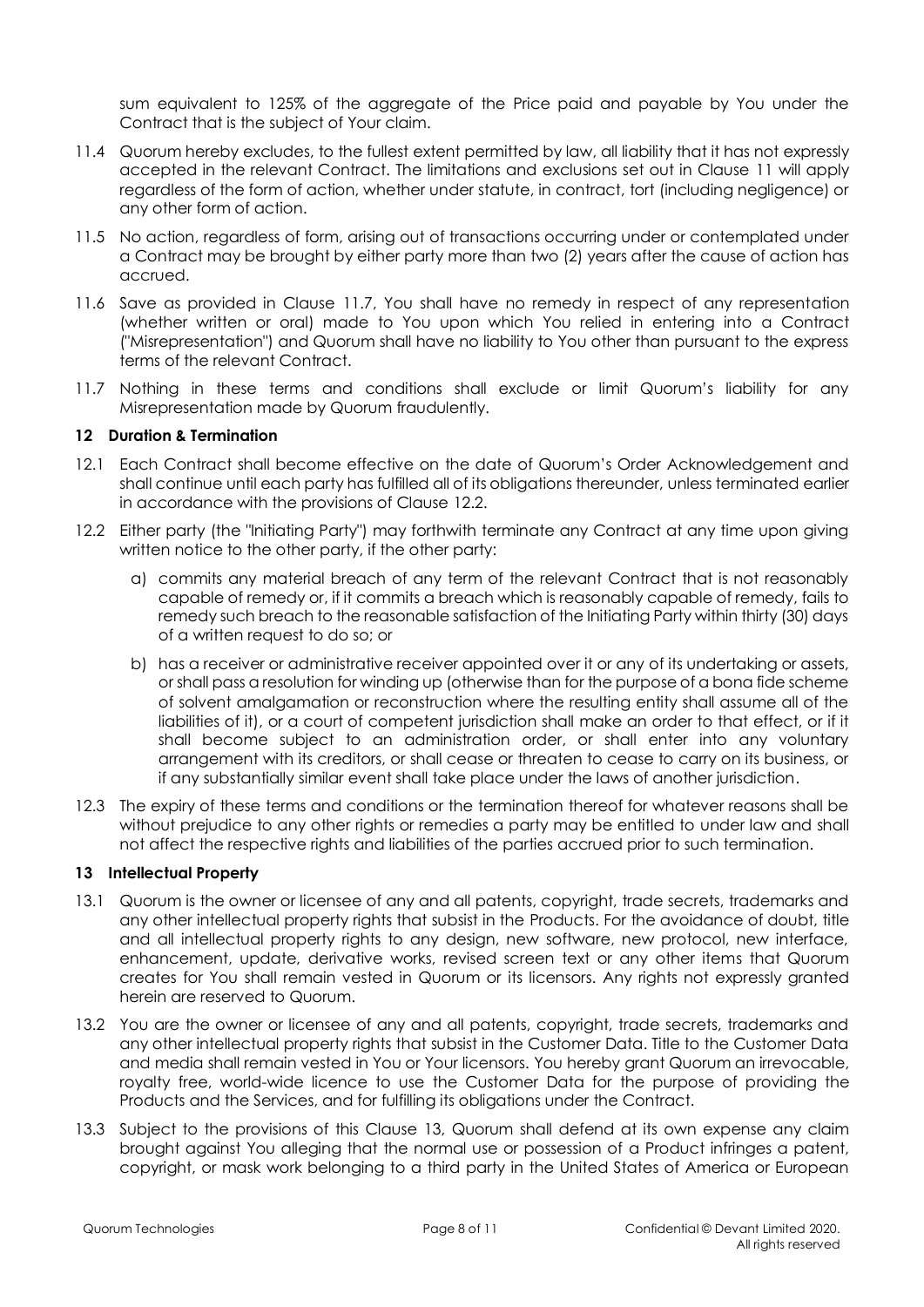Union ("Intellectual Property Claim") and Quorum shall pay all damages awarded or agreed to be paid to any third party in settlement of an Intellectual Property Claim provided that You:

- a) promptly furnish Quorum with written notice of the Intellectual Property Claim upon becoming aware of the same;
- b) make no admissions or settlements without Quorum's prior written consent;
- c) act in accordance with Quorum's reasonable instructions and provide it with reasonable assistance in respect of the Intellectual Property Claim; and
- d) give to Quorum the sole authority to defend or settle the Intellectual Property Claim.
- 13.4 If in Quorum's reasonable opinion a Product may become the subject of an Intellectual Property Claim then Quorum shall either:
	- a) obtain for You the right to continue using the Product which is (or may become) the subject of the Intellectual Property Claim; or
	- b) replace or modify the Product which is the subject of the Intellectual Property Claim so it becomes non-infringing; or
	- c) if such remedies in (a) and/or (b) above are not in Quorum's opinion reasonably available, then You shall return the Product and Quorum shall refund to You the corresponding portion of the Price paid by You, as depreciated on a three (3) year straight line basis.
- 13.5 Quorum shall have no liability for any Intellectual Property Claim resulting from the combination of the Product with the Equipment or any other products that were neither supplied nor combined with the Product by it, or if the same results from any breach of Your obligations under the Contract.
- 13.6 This Clause [13](#page-7-2) states Quorum's entire obligation and liability and Your sole remedy in respect of any infringement or alleged infringement of any intellectual property rights arising from its acquisition, possession or use of the Solution. Quorum hereby excludes all other obligations and liabilities in relation to infringement or alleged infringement of the intellectual property rights of any person to the fullest extent permitted by law.

#### <span id="page-8-1"></span>**14 Confidentiality**

- 14.1 Except as expressly provided in Clause [14.3,](#page-8-0) You shall not disclose to any third party any part of the Product without Quorum's prior written consent.
- 14.2 Confidential Information shall be defined as any information (whether disclosed in oral, written or electronic form) belonging or relating to a party's business affairs or activities and which: (i) has been marked as confidential or proprietary, (ii) has been identified orally or in writing as being of a confidential nature, or (iii) may reasonably be supposed to be confidential in the circumstances.
- <span id="page-8-0"></span>14.3 Each party undertakes that for a period of five (5) years from the date of disclosure it will not, without the prior written consent of the other party, use, disclose, copy or modify the other party's Confidential Information (or permit others to do so) other than is necessary for the performance of its rights and obligations under the relevant Contract. In any event, each party hereby agrees that it shall treat the other's Confidential Information with the same degree of care as it employs with regard to its own Confidential Information of a like nature and in any event in accordance with best current commercial security practices, disclosing such Confidential Information only to those of its employees, consultants and bona fide professional advisers who need to have such information for the purposes of the relevant Contract, and ensuring that such employees, consultants and professional advisers shall be bound by the same confidentiality obligations as are set out in this Clause [14.](#page-8-1) Each party agrees that it shall be liable for any breach of this Clause [14](#page-8-1) by any employee, consultant or professional advisor to whom it has disclosed the other party's Confidential Information as though it had committed the breach itself.
- 14.4 The provisions of Clause [14.3](#page-8-0) shall not apply to:
	- a) any information in the public domain otherwise than by breach of the relevant Contract;
	- b) information lawfully in the possession of the receiving party thereof before disclosure by the disclosing party, as evidenced by written documents;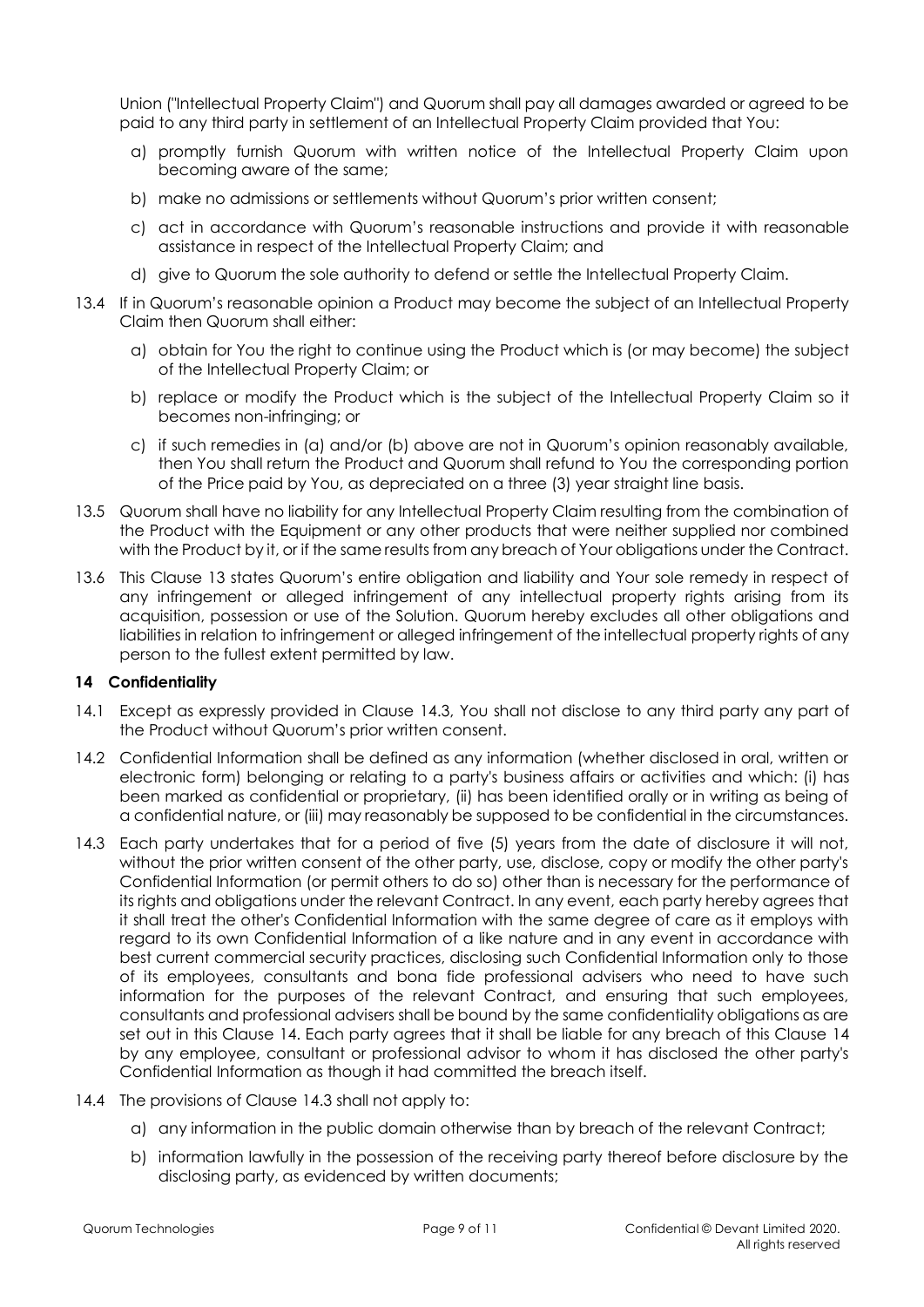- c) information lawfully obtained without restriction from a third party, as evidenced by written documents; and
- d) information required to be disclosed by a court of competent jurisdiction, governmental body or applicable regulatory authority provided that the party under such duty to disclose shall use all reasonable endeavours to give the other party as much prior notice of such disclosure as is reasonably practicable and permitted by law.
- 14.5 Quorum may publicise its involvement with You with Your prior written consent, such consent not to be unreasonably withheld or delayed.

## **15 Assignment**

15.1 You may not assign any Contract or otherwise transfer any rights or obligations under it except with Quorum's prior written consent.

## **16 Force Majeure**

16.1 Quorum shall not be responsible for failure to fulfil its obligations hereunder due to causes beyond its reasonable control that directly or indirectly delay or prevent its timely performance hereunder. Dates or times by which Quorum is required to render performance under the relevant Contract shall be postponed automatically to the extent that it is delayed or prevented from meeting them by such causes.

## <span id="page-9-1"></span>**17 Notices**

17.1 All notices made pursuant to the relevant Contract must be made in writing. Any written notice to be given or made pursuant to the provisions of the relevant Contract shall be sent postage prepaid by registered or recorded mail or reputable courier service, and in the case of notices to be sent to Quorum, shall be addressed to the address stated above marked for the attention of the directors, and in the case of notices to be sent to You, shall be sent to the address on Your Purchase Order and marked for the attention of the directors. Unless otherwise provided in the relevant Contract, all notices shall be deemed as given on the day of their receipt by the receiving party.

#### **18 Entire Agreement**

18.1 Each Contract constitutes the entire agreement between the parties with respect to its subject matter and shall supersede all previous representations, agreements and other communications between the parties, both oral and written. The terms and conditions of the relevant Contract shall prevail notwithstanding any variance with the terms and conditions of any order or purchase order submitted by You.

#### **19 Law & Jurisdiction**

- <span id="page-9-0"></span>19.1 In the event of any dispute arising under any Contract the parties will attempt to settle it by mediation. The mediator shall be selected from the Ministry of Justice Civil Mediation Directory, subject to the agreement of both parties. Save in respect of late or non-payment of undisputed invoices, no party may commence court proceedings in respect of any dispute arising out of these terms and conditions until it has attempted to settle the dispute by mediation and either the parties have been unable to agree on a mediator or the mediation has terminated or the other party has failed to participate in the mediation, provided that the right to issue proceedings is not prejudiced by a delay. Unless agreed otherwise the mediator's costs and expenses shall be shared equally between the parties.
- 19.2 Subject to Clause [19.1,](#page-9-0) each party hereby irrevocably agrees that England shall have jurisdiction to settle any disputes arising out of or relating to any Contract and that the laws of England shall govern any Contract. Each party agrees that its rights and obligations under any Contract are not subject to or governed by the United Nations Convention on Contracts for the International Sale of Goods.
- 19.3 Notwithstanding the provisions of Clause [19.1,](#page-9-0) nothing in this agreement shall limit either party's right to seek injunctive relief.